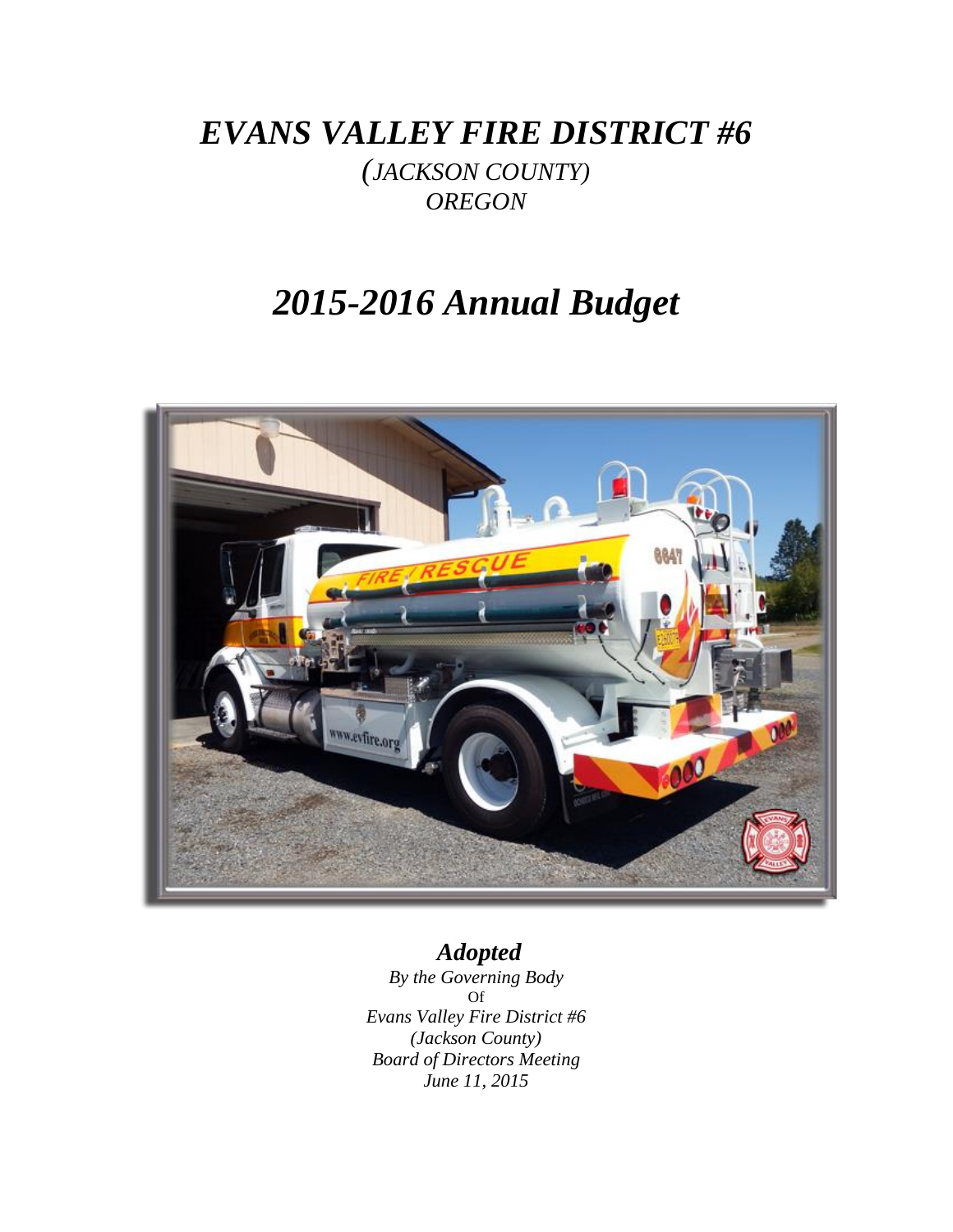## **EVANS VALLEY FIRE DISTRICT #6 (JACKSON COUNTY) OREGON**

## **ANNUAL BUDGET 2015-2016 FY**

**Budget Committee Members**

**Keith Lynn** *Board of Directors Chair*

Brian Chapman Dale Ten Broeck Tom Nolan Larry Tuttle Paul Ream

*Board Members Citizen Members* Dennis Feeley Wanda Hutchings Patricia Ott

### *District Staff*

William Fuller Fire Chief & Budget Officer Travis Crume Captain /EMT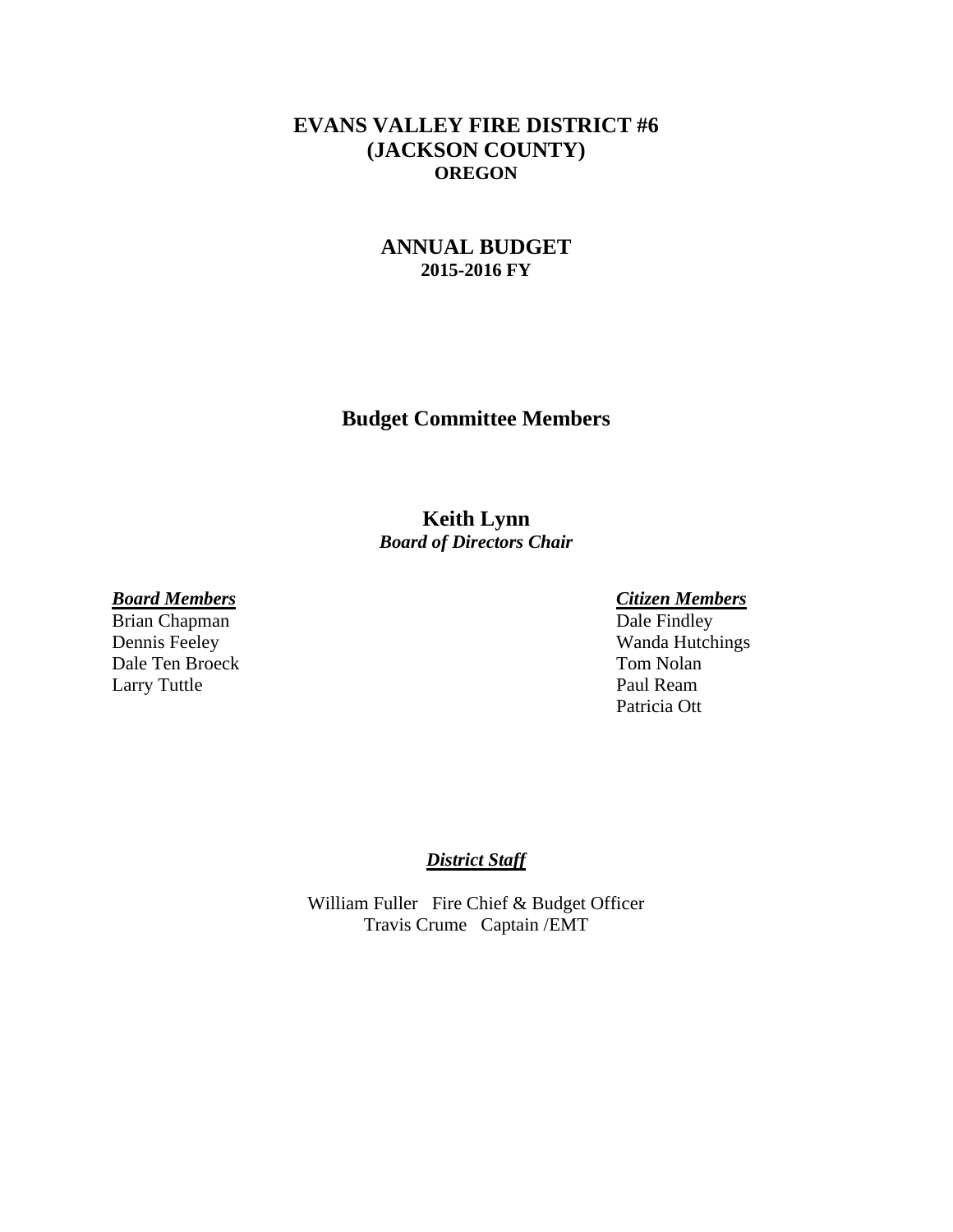# EVANS VALLEY FIRE DIST. # 6 Budget Calendar 2015-2016 Budget

|    | 1. Appoint budget officer.                                                                                    | February 12, 2015    |
|----|---------------------------------------------------------------------------------------------------------------|----------------------|
| 2. | Prepare proposed budget.                                                                                      | February/March, 2015 |
| 3. | Publish 1 <sup>st</sup> notice of budget committee meeting.<br>(5 to 30 days before the meeting)              | April 15, 2015       |
| 4. | Publish 2 <sup>nd</sup> notice of budget committee meeting.<br>(At least 5 days after 1 <sup>st</sup> notice) | April 22, 2015       |
| 5. | Budget committee meeting.                                                                                     | April 30, 2015       |
| 6. | Second budget committee meeting.<br>(If needed)                                                               | May 07, 2015         |
| 7. | Publish notice of budget hearing.<br>(5 to 30 days before the hearing)                                        | <u>May 27, 2015</u>  |
| 8. | Hold budget hearing. (Governing body)                                                                         | June 11, 2015        |
| 9. | Enact resolutions to:<br>adopt budget<br>$\bullet$<br>make appropriations<br>impose and categorize taxes      | June 11, 2015        |
|    | 10. Submit tax certification documents<br>to the assessor by July 15.                                         | <u>June 30, 2015</u> |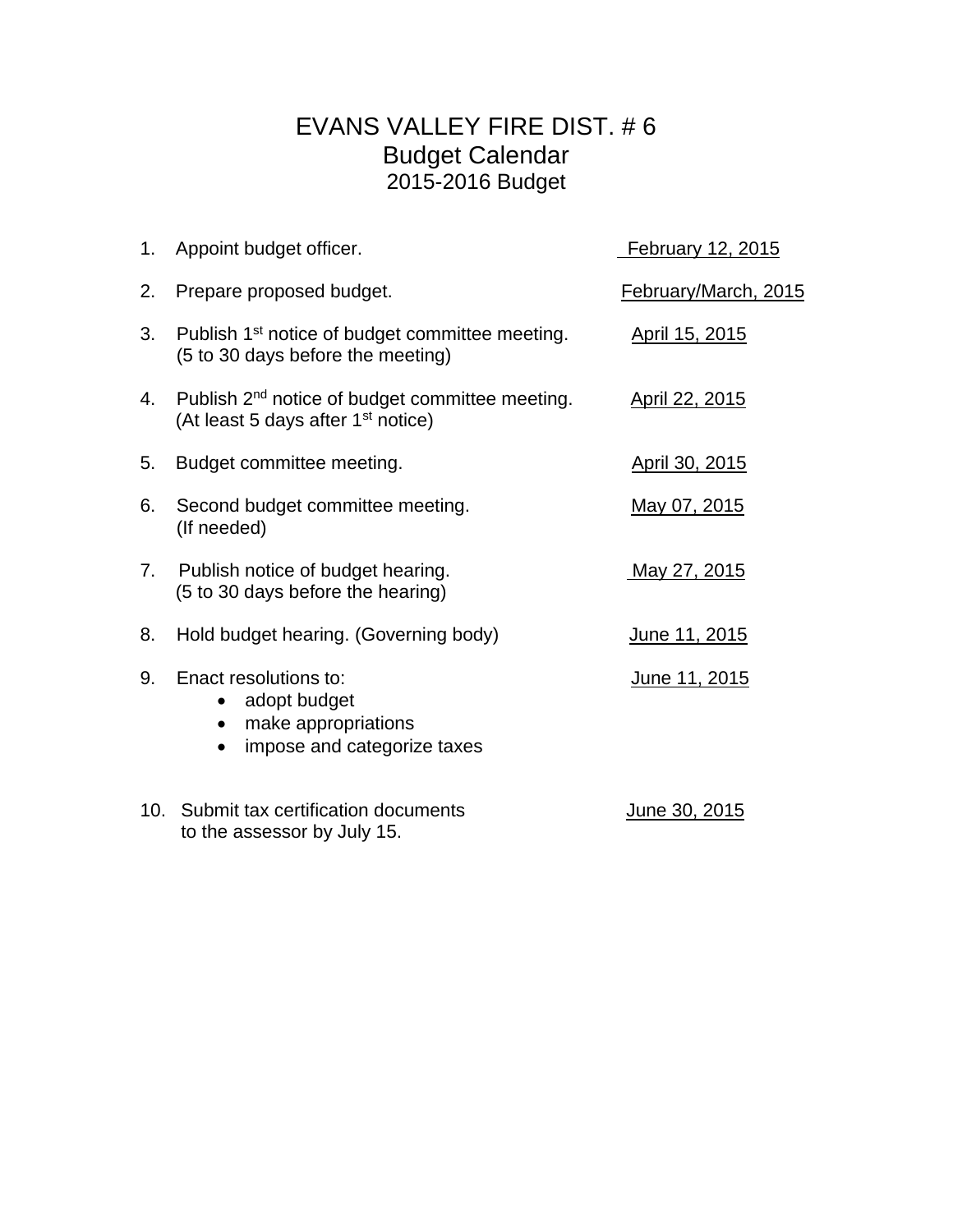Evans Valley Fire District #6 (Jackson County) 2015/2016 Annual Budget April 30, 2015

# Budget Message

The proposed budget of the Evans Valley Fire District #6 (Jackson County), for the fiscal year 2015-2016, was prepared by the budget officer in accordance with the direction of the Board of Directors, the Budget Committee and current regulations. The proposed budget does include a new program this year.

### **General Account**

**Personal Services Budget Total** has increased by 5.69% from last year. Some of the increase came from employee raises. The other increase was due to a raise in health insurance coverage cost. **Materials and Services Budget Total** has increased by 3.38% this year. This was mostly due to increases in daily operating costs. There was also an increase in the training budget because of a request by the Training Officer. **Debt Service Budget Total** has decreased from last year to zero**.** We replaced a water tender last year and did not have to finance any funds for this project. **Capital Outlay Budget Total** increased by 47% this year. A large portion of this category will be used to reside the outside of the station this year. The district also wishes to replace the aging staff truck that Chief currently drives.

The proposed budget is balanced in accordance to the permanent rate tax system. The proposed total budget increased this year by 7.69%. Some of the increase came from tax revenue increases. The remainder of the increase came from funds saved to raise the un-appropriated ending fund balance. The district has now achieved its goal of "increasing the un-appropriated ending fund balance to \$100,000".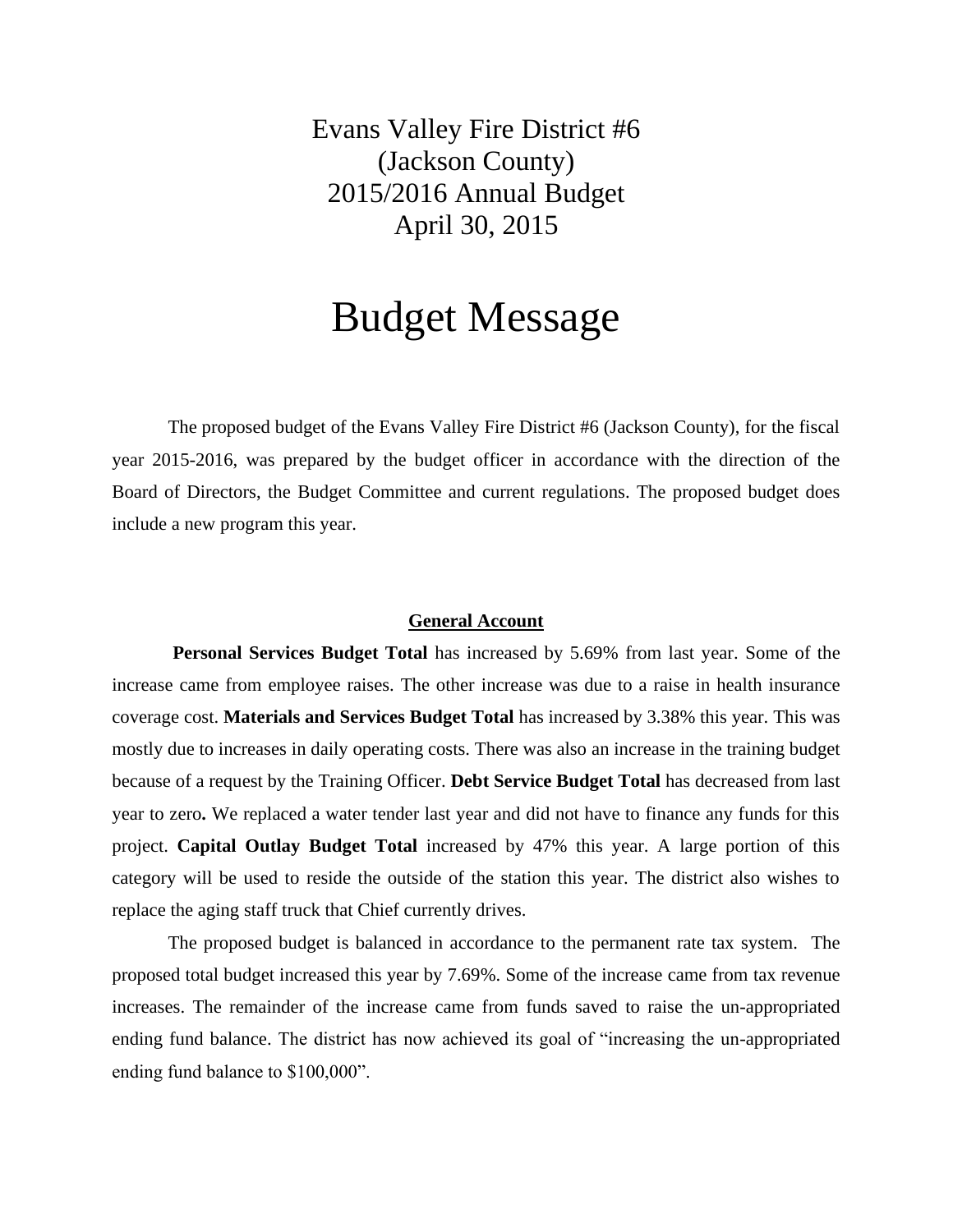The district uses the cash basis of accounting. I would like to thank everyone for their contributions to this document. A special thanks to the Budget Committee for your contribution to our community and fire district.

> William M. Fuller Fire Chief/ Budget Officer

\_\_\_\_\_\_\_\_\_\_\_\_\_\_\_\_\_\_\_\_\_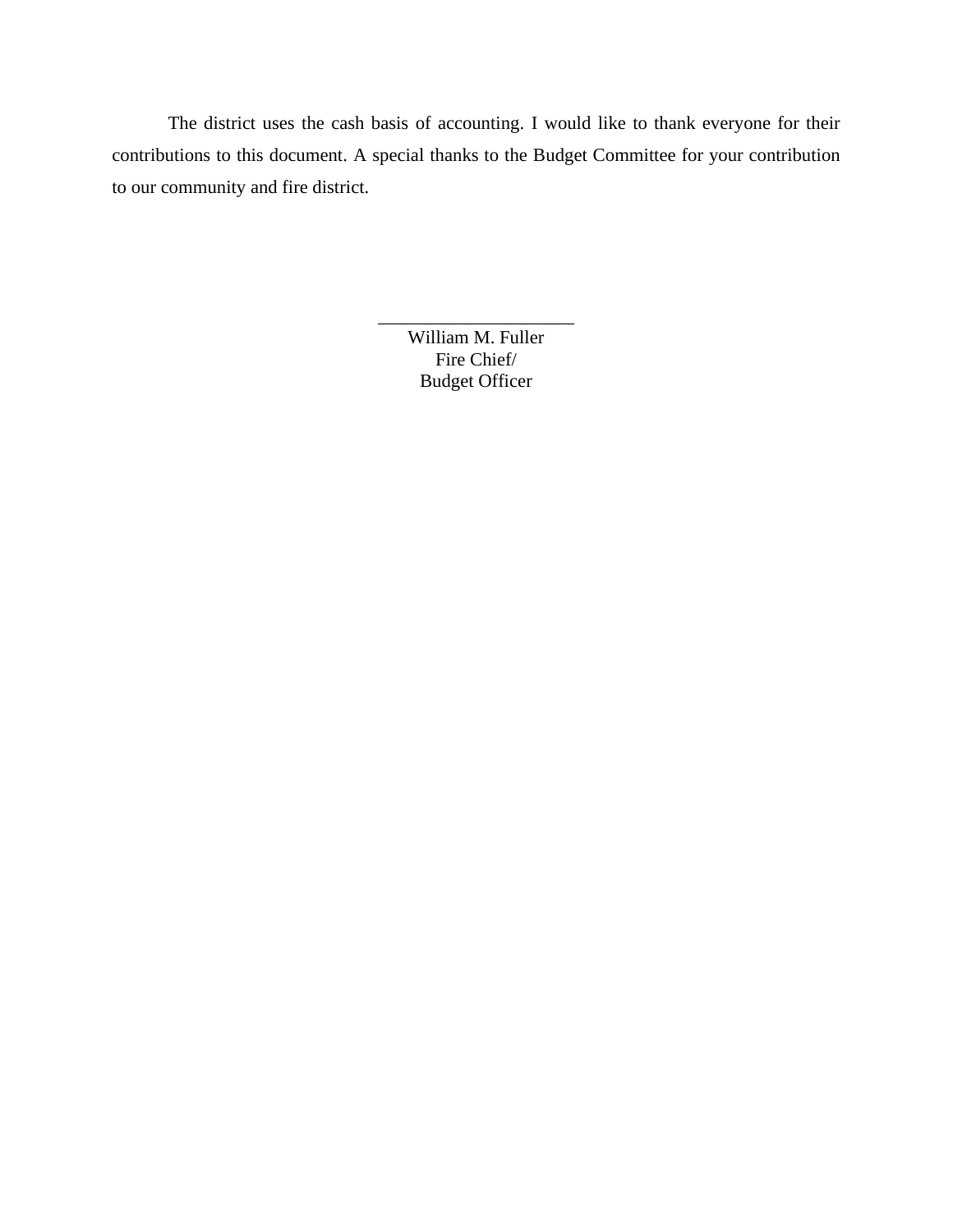| <b>General Fund</b>            |           |               |  |                                  |                 |                  |                |  |  |
|--------------------------------|-----------|---------------|--|----------------------------------|-----------------|------------------|----------------|--|--|
| <b>Revenue Summary</b>         |           |               |  |                                  |                 |                  |                |  |  |
| <b>Actual</b>                  |           | <b>Budget</b> |  |                                  |                 | Budget 2015/2016 |                |  |  |
| 2012/2013                      | 2013/2014 | 2014/2015     |  |                                  | <b>Proposed</b> | <b>Approved</b>  | <b>Adopted</b> |  |  |
| 118,335                        | 160,240   | 140,000       |  | 5001 Cash on Hand                | 158,000         | 158,000          | 158,000        |  |  |
| 10,211                         | 13,418    | 9,000         |  | 5002 Prior Year Taxes            | 10,000          | 10,000           | 10,000         |  |  |
| 3,852                          | 1,115     | 1,000         |  | 5003 Interest Earned             | 1,000           | 1,000            | 1,000          |  |  |
| 8,693                          | 2,355     | 2,000         |  | 5005 Other/Contract Fees/Grants  | 2,000           | 2,000            | 2,000          |  |  |
| 141,091                        | 177,128   | 152,000       |  | <b>Sub Total</b>                 | 171,000         | 171,000          | 171,000        |  |  |
|                                |           | 304,951       |  | <b>Taxes to Balance</b>          | 321,106         | 321,106          | 321,106        |  |  |
| 294,880                        | 305,889   |               |  | <b>Taxes Collected</b>           |                 |                  |                |  |  |
| 456,951<br>435,971<br>483,017  |           |               |  | <b>Total</b>                     | 492,106         | 492,106          | 492,106        |  |  |
|                                |           |               |  |                                  |                 |                  |                |  |  |
|                                |           |               |  | <b>Personnel Services Detail</b> |                 |                  |                |  |  |
| <b>Actual</b><br><b>Budget</b> |           |               |  |                                  |                 | Budget 2015/2016 |                |  |  |
| 2012/2013                      | 2013/2014 | 2014/2015     |  |                                  | Proposed        | Approved         | <b>Adopted</b> |  |  |
| 48,597                         | 50,426    | 51,938        |  | 5101 Fire Chief                  | 54,535          | 54,535           | 54,535         |  |  |
| 34,899                         | 33,300    | 36,600        |  | 5102 Captain                     | 37,698          | 38,420           | 38,420         |  |  |
| 6,577                          | 6,448     | 6,800         |  | 5103 FICA                        | 7,056           | 7,112            | 7,112          |  |  |
| 4,778                          | 954       | 4,700         |  | 5104 Worker's Compensation       | 5,000           | 5,000            | 5,000          |  |  |
| 4,269                          | 5,411     | 5,400         |  | 5105 PERS                        | 5,634           | 5,658            | 5,658          |  |  |
| 20,653                         | 24,583    | 27,393        |  | 5106 Health Insurance            | 30,543          | 30,543           | 30,543         |  |  |
| 2,674                          | 1,873     | 1,300         |  | 5108 Unemployment Insurance      | 1,300           | 1,300            | 1,300          |  |  |
| 553                            | 0         | $\mathbf{0}$  |  | 5109 Staff Overtime              | 0               | 0                | 0              |  |  |
| 1920                           | 564       | 0             |  | 5110 Part Time Firefighter       | $\overline{0}$  | 0                | $\overline{0}$ |  |  |
| 124,920                        | 123,559   | 134,131       |  | <b>Total Personnel Services</b>  | 141,766         | 142,568          | 142,568        |  |  |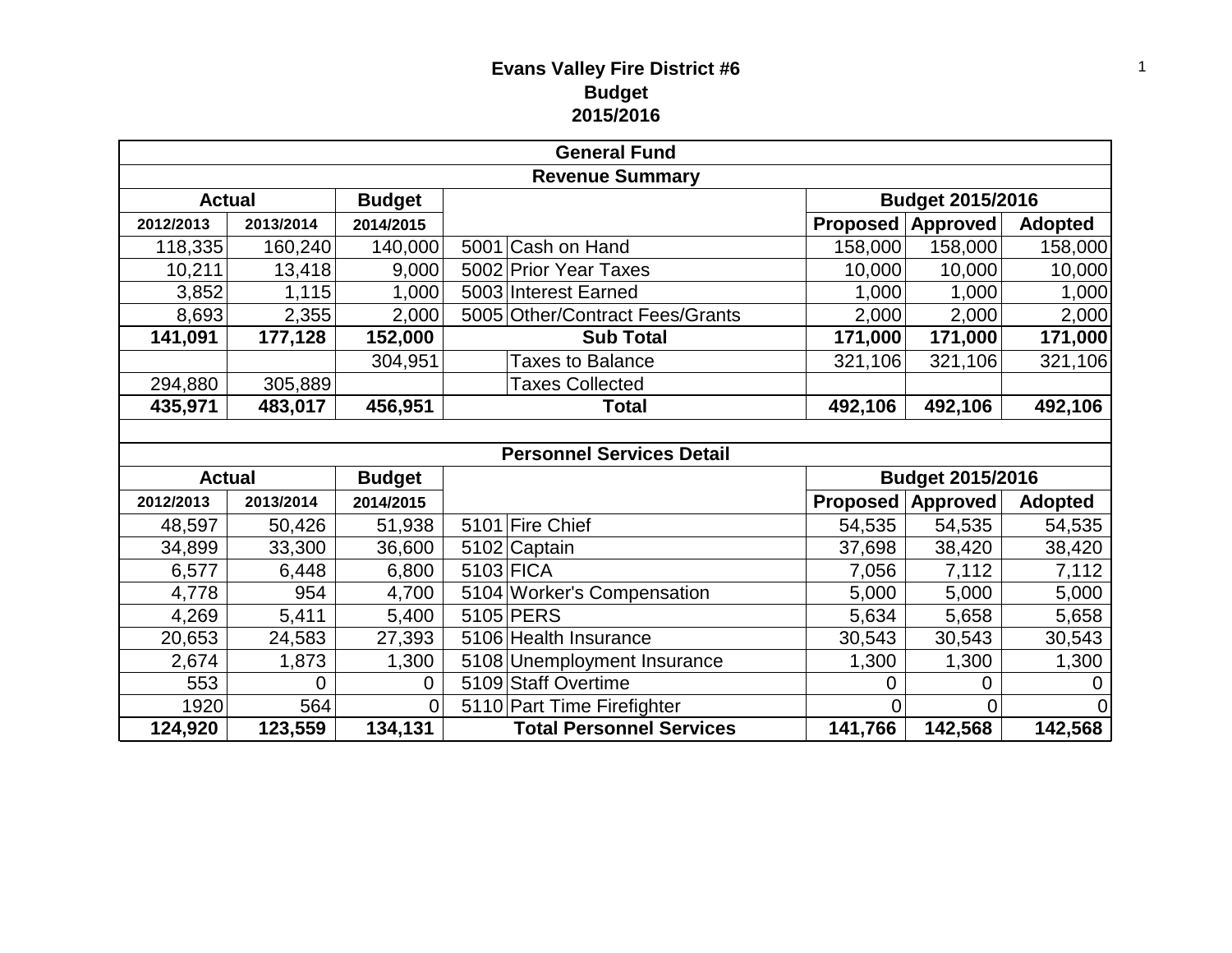| <b>Materials and Services Detail</b> |                |               |                                       |         |                          |                |  |  |  |
|--------------------------------------|----------------|---------------|---------------------------------------|---------|--------------------------|----------------|--|--|--|
| <b>Actual</b>                        |                | <b>Budget</b> |                                       |         | Budget 2015/2016         |                |  |  |  |
| 2012/2013                            | 2013/2014      | 2014/2015     |                                       |         | <b>Proposed Approved</b> | <b>Adopted</b> |  |  |  |
| 6,495                                | 6,675          | 6,400         | 5201 Fuel                             | 6,400   | 6,400                    | 6,400          |  |  |  |
| 3,349                                | 7,716          | 5,000         | 5203 Vehicle Repair & Maint.          | 5,000   | 5,000                    | 5,000          |  |  |  |
| 6,899                                | 4,971          | 5,600         | 5204 Building Repair & Maint.         | 5,600   | 5,600                    | 5,600          |  |  |  |
| 0                                    | 1,460          | 1,000         | 5205 Radios, Pagers, Repair & Maint.  | 1,000   | 1,000                    | 1,000          |  |  |  |
| 897                                  | 833            | 1,100         | 5206 Station Supplies                 | 1,500   | 1,500                    | 1,500          |  |  |  |
| 391                                  | 5              | 320           | 5207 Tools; Apparatus & Station       | 320     | 320                      | 320            |  |  |  |
| 4,676                                | 7,228          | 7,500         | 5208 Training                         | 10,000  | 10,000                   | 10,000         |  |  |  |
| 2,609                                | 2,558          | 2,500         | 5209 Office Supplies                  | 2,500   | 2,500                    | 2,500          |  |  |  |
| 19,283                               | 19,357         | 19,967        | 5210 Dispatch Contract (ECSO)         | 20,958  | 20,958                   | 20,958         |  |  |  |
| 2,926                                | 1,155          | 3,200         | 5211 Firefighter Misc. Supplies       | 4,500   | 4,500                    | 4,500          |  |  |  |
| 2,755                                | 2,638          | 2,200         | 5212 Fire Prevent. & Public Ed.       | 2,200   | 2,200                    | 2,200          |  |  |  |
| 8,405                                | 10,418         | 12,000        | 5215 Insurance                        | 12,000  | 12,000                   | 12,000         |  |  |  |
| 1,409                                | 658            | 3,000         | 5216 Election/Legal                   | 3,000   | 3,000                    | 3,000          |  |  |  |
| 4,855                                | 4,890          | 4,800         | 5217 Accounting                       | 4,800   | 4,800                    | 4,800          |  |  |  |
| 3,150                                | 3,400          | 3,900         | $5218$ Audit                          | 3,900   | 3,900                    | 3,900          |  |  |  |
| 3,015                                | 3,084          | 3,000         | 5219 EMS Supplies & Fees              | 3,500   | 3,500                    | 3,500          |  |  |  |
| 2,980                                | 2,008          | 3,250         | 5220 Health & Safety                  | 3,500   | 3,500                    | 3,500          |  |  |  |
| 0                                    | 0              | $\mathbf 0$   | 5221 Sleeper Program                  | 0       | 0                        | 0              |  |  |  |
| 706                                  | 4,216          | 4,000         | 5222 Volunteer Recognition            | 6,000   | 6,000                    | 6,000          |  |  |  |
| 844                                  | 1,334          | 1,300         | 5223 Membership Dues                  | 1,300   | 1,300                    | 1,300          |  |  |  |
| 145                                  | 773            | 1,000         | 5224 Computer Upgrade                 | 1,000   | 1,000                    | 1,000          |  |  |  |
| $\overline{0}$                       | $\overline{0}$ | 400           | 5225 Office Equipment                 | 400     | 400                      | 400            |  |  |  |
| 2,410                                | 606            | 4,500         | 5226 Vol. Fuel Reimbursement          | 2,000   | 2,000                    | 2,000          |  |  |  |
| 34,156                               | 31,059         | 36,000        | 5227 Student Program                  | 36,000  | 36,000                   | 36,000         |  |  |  |
| 3039                                 | 7069           | 5,000         | 5229 Volunteer & Paid Uniforms        | 5,000   | 5,000                    | 5,000          |  |  |  |
| 366                                  | 196            | 7,000         | 5230 Turn-Outs & Brush Gear           | 7,000   | 7,000                    | 7,000          |  |  |  |
| 10676                                | 12730          | 16,685        | 5231 Utilities                        | 16,685  | 15,883                   | 15,883         |  |  |  |
| 126,436                              | 137,037        | 160,622       | <b>Total Materials &amp; Services</b> | 166,063 | 165,261                  | 165,261        |  |  |  |
|                                      |                |               |                                       |         |                          |                |  |  |  |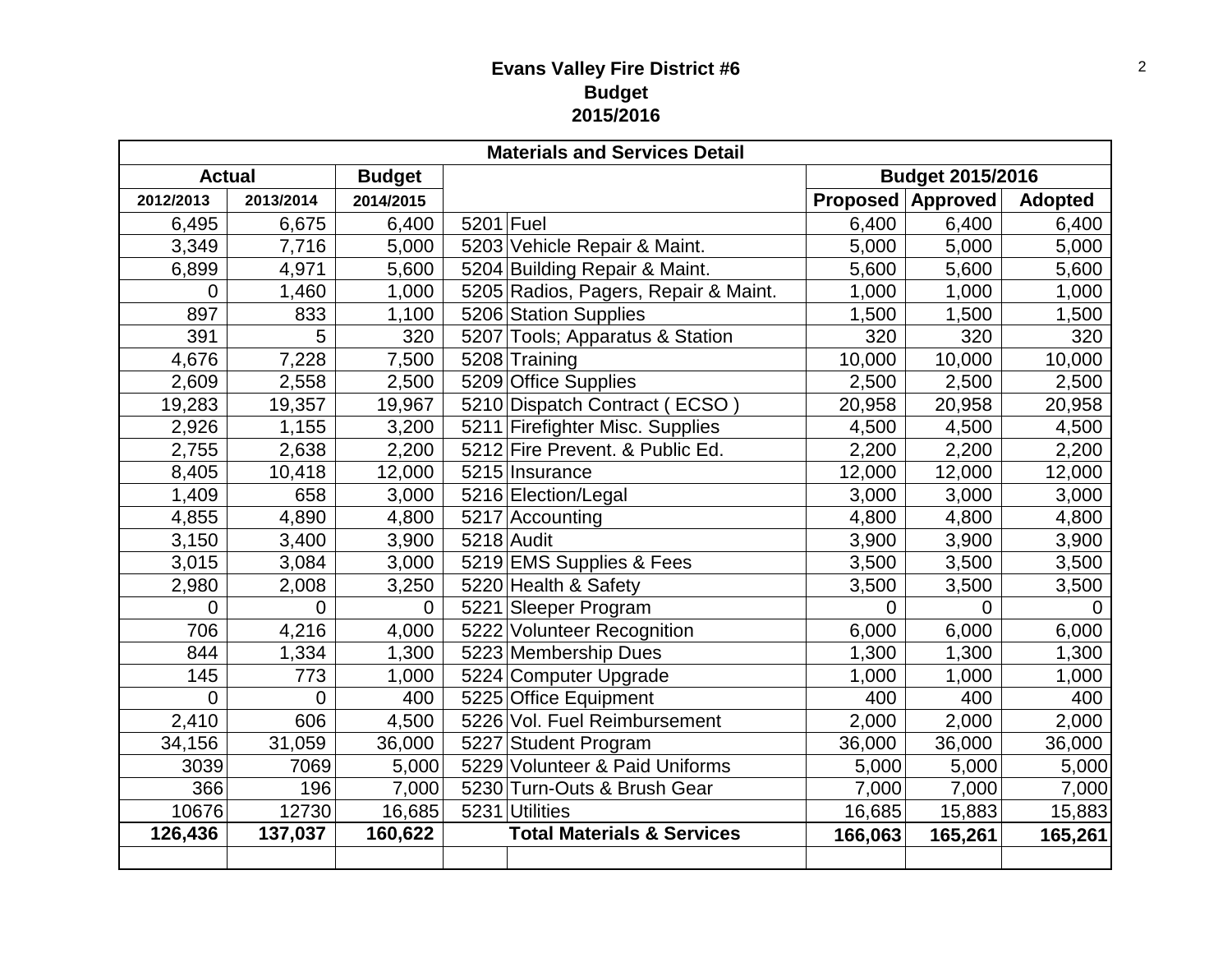| <b>Debt-Service Details</b>  |                |               |  |                                    |                         |                          |                |  |  |  |
|------------------------------|----------------|---------------|--|------------------------------------|-------------------------|--------------------------|----------------|--|--|--|
| <b>Actual</b>                |                | <b>Budget</b> |  |                                    | <b>Budget 2015/2016</b> |                          |                |  |  |  |
| 2012/2013                    | 2013/2014      | 2014/2015     |  |                                    | <b>Proposed</b>         | <b>Approved</b>          | <b>Adopted</b> |  |  |  |
| 0                            | $\mathbf 0$    | 12,700        |  | 6310 Principle                     | 0                       | 0                        | 0              |  |  |  |
| 0                            | $\overline{0}$ | 2,000         |  | 6311 Interest                      | 0                       | $\overline{0}$           | 0              |  |  |  |
| 0                            | $\mathbf 0$    | 250           |  | $6312$ Fees                        | 0                       | $\mathbf 0$              | 0              |  |  |  |
| $\mathbf 0$                  | $\mathbf 0$    | 14,950        |  | <b>Total Debt-Service</b>          | 0                       | $\boldsymbol{0}$         | $\mathbf 0$    |  |  |  |
|                              |                |               |  |                                    |                         |                          |                |  |  |  |
|                              |                |               |  | <b>Capital Outlay Details</b>      |                         |                          |                |  |  |  |
| <b>Actual</b>                |                | <b>Budget</b> |  |                                    |                         | <b>Budget 2015/2016</b>  |                |  |  |  |
| 2012/2013                    | 2013/2014      | 2014/2015     |  |                                    | <b>Proposed</b>         | Approved                 | <b>Adopted</b> |  |  |  |
| 12,000                       | 7,500          | 25,000        |  | 5301 Property/Capital Improvements | 42,000                  | 42,000                   | 42,000         |  |  |  |
| 0                            | 0              | $\mathbf 0$   |  | 5303 Pagers & Portable Radios      | 0                       | 0                        | 0              |  |  |  |
| 6,968                        | $\overline{0}$ | 0             |  | 5306 Turn-Outs & Brush Gear        | 0                       | 0                        | 0              |  |  |  |
| 0                            | 50,040         | 24,000        |  | 5307 Apparatus & Equipment         | 30,000                  | 30,000                   | 30,000         |  |  |  |
| 0                            |                | $\Omega$      |  | 5309 Hoses, Nozzles & Appliances   |                         |                          |                |  |  |  |
| 18,968                       | 57,540         | 49,000        |  | <b>Total Capital Outlay</b>        | 72,000                  | 72,000                   | 72,000         |  |  |  |
|                              |                |               |  |                                    |                         |                          |                |  |  |  |
|                              |                |               |  |                                    |                         |                          |                |  |  |  |
| <b>Operating Contingency</b> |                |               |  |                                    |                         |                          |                |  |  |  |
| <b>Actual</b>                |                | <b>Budget</b> |  |                                    | <b>Budget 2015/2016</b> |                          |                |  |  |  |
| 2012/2013                    | 2013/2014      | 2014/2015     |  |                                    |                         | <b>Proposed Approved</b> | <b>Adopted</b> |  |  |  |
| 0                            | 7,900          | 8000          |  | 5401 Operating Contingency         | 12,000                  | 12000                    | 12,000         |  |  |  |
| $\mathbf 0$                  | 7,900          | 8000          |  | <b>Total Operating Contingency</b> | 12,000                  | 12000                    | 12000          |  |  |  |
|                              |                |               |  |                                    |                         |                          |                |  |  |  |
|                              |                |               |  |                                    |                         |                          |                |  |  |  |
| <b>Expenditures Totals</b>   |                |               |  |                                    |                         |                          |                |  |  |  |
| 435,971                      | 483,017        | 456,951       |  | <b>Fund Revenue</b>                | 492,106                 | 492,106                  | 492,106        |  |  |  |
| 270,324                      | 326,036        | 366,703       |  | <b>Fund Expenses</b>               | 391,829                 | 391,829                  | 391,829        |  |  |  |
| 165,647                      | 156,981        | 90,248        |  | <b>Unnap. Ending Fund Balance</b>  | 100,277                 | 100,277                  | 100,277        |  |  |  |